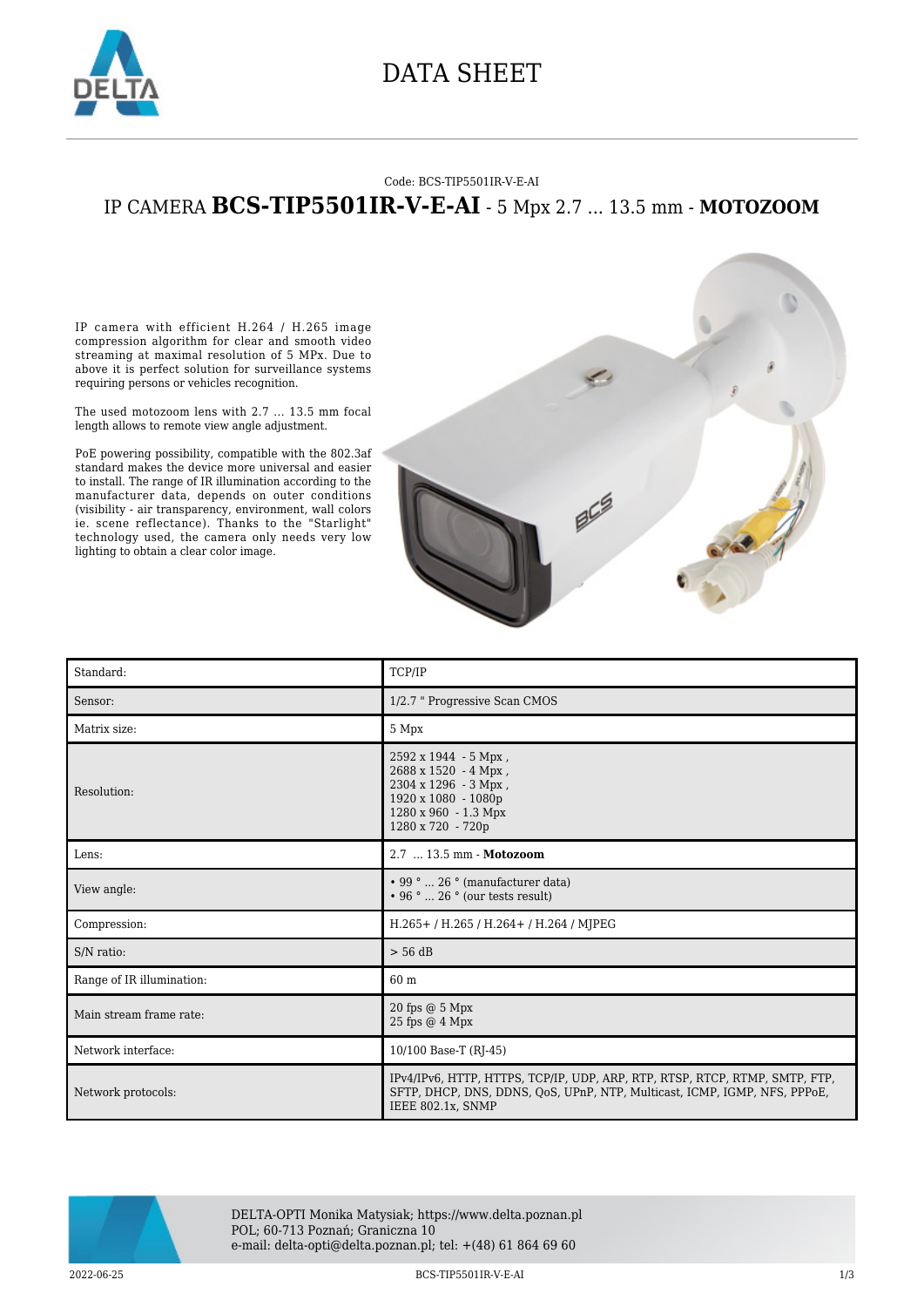

# DATA SHEET

| Audio:                         | • External microphone input<br>• Audio output<br>• Bi-directional audio streaming support<br>• Audio detection                                                                                                                                                                                                                                                                                                                                                                                                                                                         |
|--------------------------------|------------------------------------------------------------------------------------------------------------------------------------------------------------------------------------------------------------------------------------------------------------------------------------------------------------------------------------------------------------------------------------------------------------------------------------------------------------------------------------------------------------------------------------------------------------------------|
| <b>WEB</b> Server:             | Built-in                                                                                                                                                                                                                                                                                                                                                                                                                                                                                                                                                               |
| Memory card slot:              | Micro SD memory cards up to 256GB support (possible local recording)                                                                                                                                                                                                                                                                                                                                                                                                                                                                                                   |
| Alarm inputs / outputs:        | 1/1                                                                                                                                                                                                                                                                                                                                                                                                                                                                                                                                                                    |
| Max. number of on-line users:  | 20                                                                                                                                                                                                                                                                                                                                                                                                                                                                                                                                                                     |
| ONVIF:                         | 18.06                                                                                                                                                                                                                                                                                                                                                                                                                                                                                                                                                                  |
| Mobile phones support:         | Port no.: 37777 or access by a cloud (P2P)<br>• Android: Free application DMSS<br>• iOS (iPhone): Free application <b>DMSS</b>                                                                                                                                                                                                                                                                                                                                                                                                                                         |
| Default IP address:            | 192.168.1.108                                                                                                                                                                                                                                                                                                                                                                                                                                                                                                                                                          |
| Default admin user / password: | $admin / -$<br>The administrator password should be set at the first start                                                                                                                                                                                                                                                                                                                                                                                                                                                                                             |
| Web browser access ports:      | 80, 37777                                                                                                                                                                                                                                                                                                                                                                                                                                                                                                                                                              |
| PC client access ports:        | 37777                                                                                                                                                                                                                                                                                                                                                                                                                                                                                                                                                                  |
| Mobile client access ports:    | 37777                                                                                                                                                                                                                                                                                                                                                                                                                                                                                                                                                                  |
| Port ONVIF:                    | 80                                                                                                                                                                                                                                                                                                                                                                                                                                                                                                                                                                     |
| <b>RTSP URL:</b>               | rtsp://admin:hasło@192.168.1.108:554/cam/realmonitor?channel=1&subtype=0 -<br>Main stream<br>rtsp://admin:hasło@192.168.1.108:554/cam/realmonitor?channel=1&subtype=1 - Sub<br>stream                                                                                                                                                                                                                                                                                                                                                                                  |
| RS-485 interface:              |                                                                                                                                                                                                                                                                                                                                                                                                                                                                                                                                                                        |
| Main features:                 | • WDR - 120 dB - Wide Dynamic Range<br>· 2D-DNR, 3D-DNR - Digital Noise Reduction<br>• ROI - improve the quality of selected parts of image<br>• F-DNR (Defog) - Reduction of image noise caused by precipitation<br>• Motion Detection<br>• Configurable Privacy Zones<br>• ICR - Movable InfraRed filter<br>• BLC - Back Light Compensation<br>• HLC - High Light Compensation (spot)<br>• AGC - Automatic Gain Control<br>• Auto White Balance<br>• Mirror - Mirror image<br>• Intelligent Image Analysis : intrusion, crossing the line (tripwire), scene changing |
| Power supply:                  | $\cdot$ PoE (802.3af),<br>• 12 V DC / 820 mA                                                                                                                                                                                                                                                                                                                                                                                                                                                                                                                           |
| Power consumption:             | $\leq$ 9.8 W                                                                                                                                                                                                                                                                                                                                                                                                                                                                                                                                                           |
| Operation temp:                | -30 °C $\ldots$ 60 °C                                                                                                                                                                                                                                                                                                                                                                                                                                                                                                                                                  |
| Housing:                       | Compact, Metal                                                                                                                                                                                                                                                                                                                                                                                                                                                                                                                                                         |
| Color:                         | White                                                                                                                                                                                                                                                                                                                                                                                                                                                                                                                                                                  |
| "Index of Protection":         | <b>IP67</b>                                                                                                                                                                                                                                                                                                                                                                                                                                                                                                                                                            |
| Supported languages:           | Polish, English                                                                                                                                                                                                                                                                                                                                                                                                                                                                                                                                                        |



DELTA-OPTI Monika Matysiak; https://www.delta.poznan.pl POL; 60-713 Poznań; Graniczna 10 e-mail: delta-opti@delta.poznan.pl; tel: +(48) 61 864 69 60